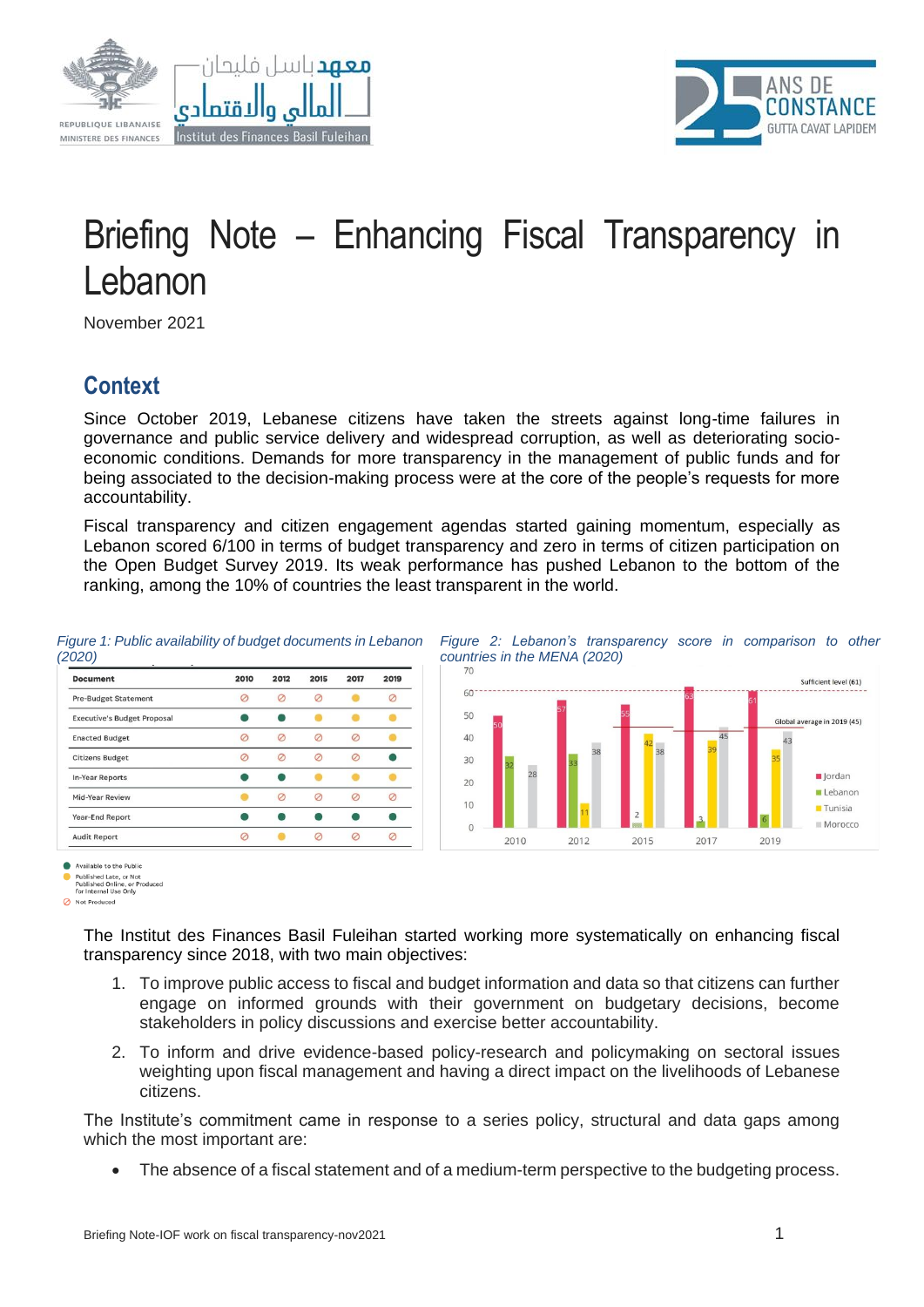



- The lack of commitment by policy makers to the budget calendar.
- The structure of the budget, as an administrative tool (line-item budget) rather than a policy instrument and that does not put forth programs, sectoral spending nor performance indicators.
- The weaknesses of oversight agencies that are not playing their role efficiently and the absence of a debate of the global budget policy by the Parliament.
- The limited availability of usable data: data is not always available in standardized formats and requires lengthy transformation processes.
- The lack of comprehensive of data, with many public institutions having only their net accounts included in the state budget.

### **Services and products**

Since 2018, and with the contribution and support of key partners from the Civil Society1 and the international community2, the Institut was able to:

- 1. Develop and publish the **[Citizen Budget](http://www.institutdesfinances.gov.lb/project/%d9%85%d9%88%d8%a7%d8%b2%d9%86%d8%a9-%d8%a7%d9%84%d9%85%d9%88%d8%a7%d8%b7%d9%90%d9%86-%d9%88%d8%a7%d9%84%d9%85%d9%88%d8%a7%d8%b7%d9%90%d9%86%d8%a9-citizen-budget/)** in two formats: One for professionals (detailed version) and one for citizens (simplified pamphlet), in online and paper formats, in the Arabic and English languages. Citizens were provided with a straightforward, easy-to-read summary of the Budget Laws since 2018 and of the implications of budget decisions on their daily lives.
- 1. Digitize budget data through the **[Lebanon Citizen Budget Dashboard](http://www.institutdesfinances.gov.lb/data/lebanon-citizen-budget/) (LCBD)** a digital platform that provides access to budget data (2017-2020) and one of the main tools available to raise awareness and build engagement on budget matters and promote transparency. The LCBD currently provides access to budgeted expenditure data (2017-2020) and to budgeted and effective revenue data (2017-2020). Live demos were organized with more than 26 organizations from among donors, international organizations, leading think tanks, NGOs and partners in Lebanon and abroad and their feedback was collected for improving the platform and better meet their needs.
- 2. Design and launch a **[micro-learning module on Public Financial Management for the](http://www.institutdesfinances.gov.lb/learning/e-learning-on-public-financial-management-for-the-youth/)  [youth](http://www.institutdesfinances.gov.lb/learning/e-learning-on-public-financial-management-for-the-youth/)**, in collaboration with two NGOs, Financially Wise (FiWi) and the Lebanese Alternative Learning (LAL), offering bite-size learning to the wide public, and in particular to youth aged between 16 and 24, on the issues of public money, taxes, State budget, debt and the role of municipalities. Learning units were tested with users and facilitators based on a learner-centric approach.
- 3. Organize **webinars, awareness-raising sessions for youth and the media** on fiscal transparency, upon the request of organizations from the Civil Society. It is worth to mention that through its engagement with CSOs, the Institute witnessed a growing demand for accessing and understating fiscal information either through social media, request for awareness-sessions or media and feedback received on the Lebanon Citizen Budget Dashboard.
- 4. Produce **short awareness-raising and informative movies** on fiscal transparency and the role of NGOs in advocating for budget transparency, gender budgeting, etc., available on our [YouTube](https://www.youtube.com/user/InstituteOfFinance/videos) channel.

<sup>1</sup> In particular the NGO Financially Wise

<sup>2</sup> In particular the UNICEF and the IMF-METAC